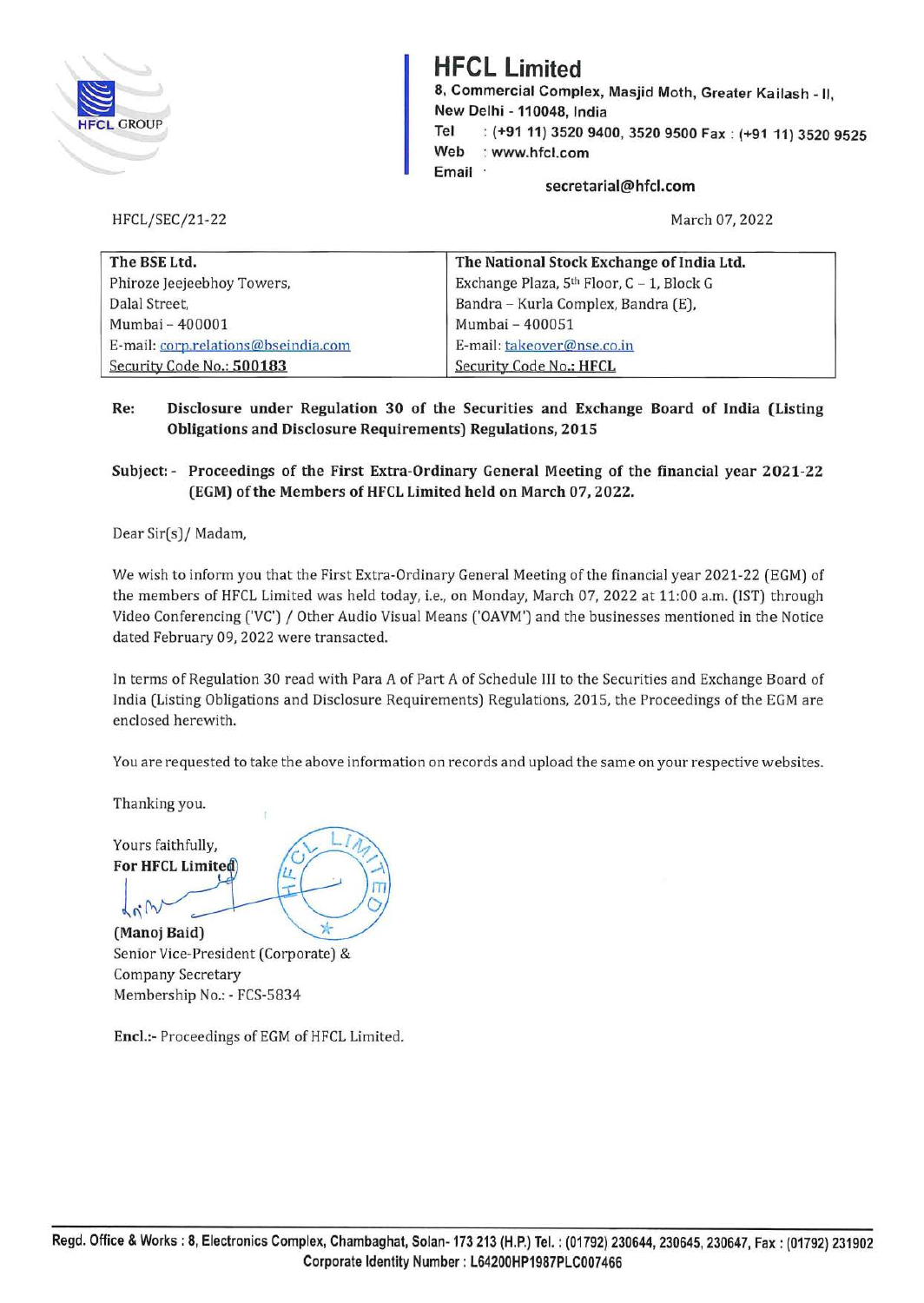# **HFCL Limited**



# **PROCEEDINGS OF THE**

#### 15T **EXTRA-ORDINARY GENERAL MEETING (FINANCIAL YEAR 2021-22)**

#### **OF THE MEMBERS OF HFCL LIMITED**

#### **Date, Time and Venue of the Meeting:**

**The First EGM of the financial year 2021-22 ("EGM" /"Meeting")** of the Equity Shareholders of **HFCL Limited** was held on **Monday, 07th March, 2022 at 11:00 a.m. (1ST)** through Video Conferencing **('VC')** / Other Audio Visual Means **('OAVM').** 

In view of the Covid-19 Pandemic, **the First EGM of the financial year 2021-22 was held through VC/OAVM on Monday, 7th March, 2022 at 11:00 a.m. (1ST),** in compliance of General Circular No. 20/2021 dated December 8, 2021, read with circular dated April 8, 2020, April 13, 2020, June 15, 2020, September 28, 2020, December 31, 2020 and June 23, 2021, issued by the Ministry of Corporate Affairs **('MCA')** ( collectively referred to as **"MCA Circulars")**  and in accordance with the 'Circular No. SEBI/HO/CFD/CMD1/CIR/P /2020/79 dated May 12, 2020 issued by the Securities and Exchange Board of India **('SEBI')** providing relaxation for the manner in which the EGM shall be held and conducted and Circular No. SEBI/HO/CFD/CMD2/CIR/P/2021/11 dated January 15, 2021 in relation to Relaxation from the compliance with certain provisions of SEBI (Listing Obligations and Disclosure Requirements) Regulations 2015 due to Covid-19 pandemic (collectively referred to as the **'SEBI Circulars')** permitting the holding of the Extra-Ordinary General Meeting **("EGM")** through VC / OAVM, without the physical presence of the Members at a common venue.

The deemed venue for the EGM was residence of the Chairman of the Meeting from where he conducted the EGM, at Director's Bunglow, Tata Institute of Social Sciences, Sion-Trombay Road, Opposite Deonar Bus Depot, V N Purav Marg, Deonar, Mumbai-400088.

#### **Directors Present:**

- 1. Mr. Bharat Pal Singh, Independent Director and Chairman of the Audit Committee and member of the Nomination, Remuneration and Compensation Committee and the Risk Management Committee;
- 2. Mr. Surendra Singh Sirohi, Independent Director, Chairman of the Nomination, Remuneration and Compensation Committee, member of the Audit Committee and the CSR Committee
- 3. Mr. Arvind Kharabanda, Non-Executive Director and member of the Audit Committee, the Nomination, Remuneration & Compensation Committee, the Risk Management Committee and Chairman of the Stakeholders' Relationship Committee.
- 4. Mr. Ajai Kumar, Independent Director of the Company.

Mr. Mahendra Nahata, Managing Director and Chairman of the CSR Committee, Dr. Ranjeet Mal Kastia, Non-Executive Director and member of the Stakeholders' Relationship Committee, Dr. Tamali Sengupta, Independent Director and member of the Audit Committee and the Stakeholders' Relationship Committee and Mr. Ramakrishna Eda, Nominee Director of IDBI Bank Limited and member of the CSR Committee could not join the EGM due to their office exigencies.

#### **Others**

- 1. Mr. Manoj Baid, Senior Vice-President (Corporate) & Company Secretary
- 2. Mr. V R Jain, Chief Financial Officer
- 3. Mr.PD Baid, Senior Partner of M/s S. Bhandari & Co., Statutory Auditors
- 4. Mr. Amit Nowlakha, Partner of M/s Oswal Sunil & Company, Statutory Auditors.
- 5. Mr. Baldev Singh Kashtwal, Secretarial Auditor and the Scrutinizer.

#### **Welcome Address & Introduction:**

Mr. Manoj Baid, Senior Vice-President (Corporate) & Company Secretary extended a warm welcome to the shareholders and introduced Board Members and Senior Management persons present at the Meeting.

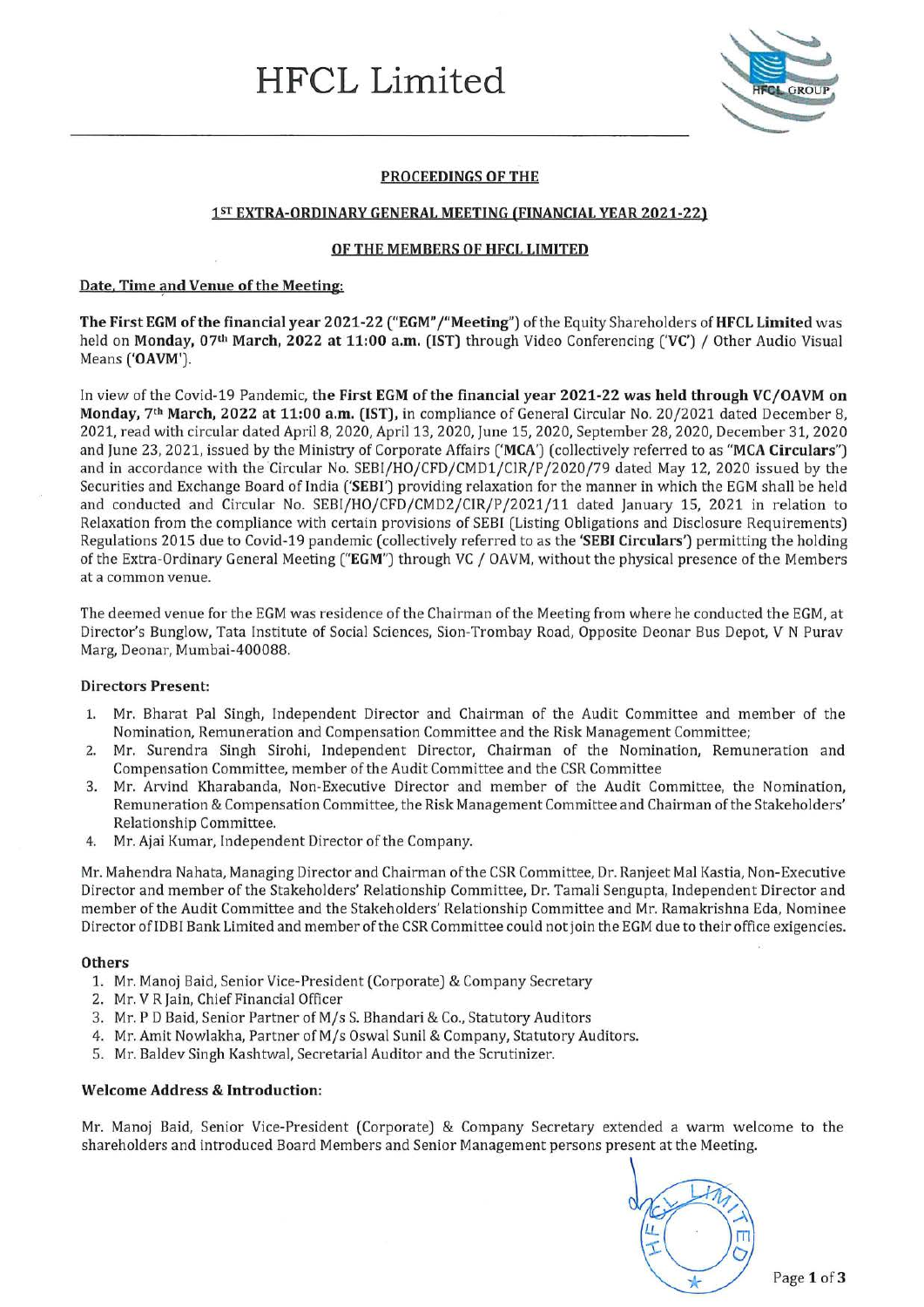

## **Chairperson of the EGM:**

As per Article 14.5 of the Articles of Association of the Company, Mr. Arvind Kharabanda proposed and Mr. Surendra Singh Sirohi seconded to elect Mr. Bharat Pal Singh, Independent Director as the Chairman of the EGM.

## **Attendance & Quorum:**

Mr. Manoj Said, Senior Vice-President (Corporate) & Company Secretary, confirmed the presence of the Statutory Auditors and their representatives and the Secretarial Auditor of the Company, in compliance with the provisions of the Companies Act, 2013 and Secretarial Standard-2 issued by the Institute of Company Secretaries of India (!CS!).

Attention of the members was drawn to the documents, which were kept open and accessible to any person having right to attend the Meeting.

Mr. Manoj Said, Senior Vice-President (Corporate) & Company Secretary thereafter, announced the number of members present and confirmed the presence of requisite quorum as per Section 103 of the Companies Act, 2013.

The Chairman, thereafter, called the Meeting to order.

# **Guidelines for attending the EGM:**

Mr. Manoj Baid, Senior Vice-President (Corporate) & Company Secretary, highlighted certain points regarding convening and attending the EGM through electronic mode in compliance of the Circulars.

# **E-Voting:**

Mr. Manoj Baid, Senior Vice-President (Corporate) & Company Secretary further informed the members that in accordance with the provisions of Section 108 of the Companies Act, 2013 read with Rule 20 of the Companies (Management and Administration) Rules, 2014 as amended by the Companies (Management and Administration) Amendment Rules, 2015 and Regulation 44 of the Securities and Exchange Board of India (Listing Obligations and Disclosure Requirements) Regulations, 2015, the Company had, through the services of National Securities Depository Limited (NSDL), provided remote e-Voting facility to all its members to cast votes electronically on all the resolutions set forth in the Notice.

The remote e-Voting period had commenced on Friday, March 04, 2022 at 09:00 a.m. and ended on Sunday, March 06, 2022 at 5:00 p.m.

Further, the facility for voting through electronic mode was also made available to the members who were present at the Meeting through VC/OAVM and had not cast their votes electronically through remote e-Voting. Mr. Manoj Said, Senior Vice-President (Corporate) & Company Secretary informed that e-Voting during the EGM on NSDL platform shall be disabled 15 minutes after the closure of EGM by the Chairman of the Meeting.

#### **Scrutinizer:**

Mr. Manoj Said, Senior Vice-President (Corporate) & Company Secretary further informed that the Board of Directors had appointed Mr. Baldev Singh Kashtwal, Practising Company Secretary, as the Scrutinizer for the purpose of scrutinizing the remote e-Voting process and e-Voting during the EGM, in a fair and transparent manner.

#### **Voting Results & Consolidated Scrutinizer's Report:**

Mr. Manoj Said, Senior Vice-President (Corporate) & Company Secretary informed the members that the combined results of remote e-Voting and e-Voting during the EGM along with the Consolidated Scrutinizer's Report thereon, would be announced latest by March 09, 2022 and shall be disseminated to the stock exchanges (BSE & NSE) and uploaded on the website of National Securities Depository Limited (NSDL), the agency providing remote e-Voting/ e-Voting facility during the EGM and also on the website of the Company.